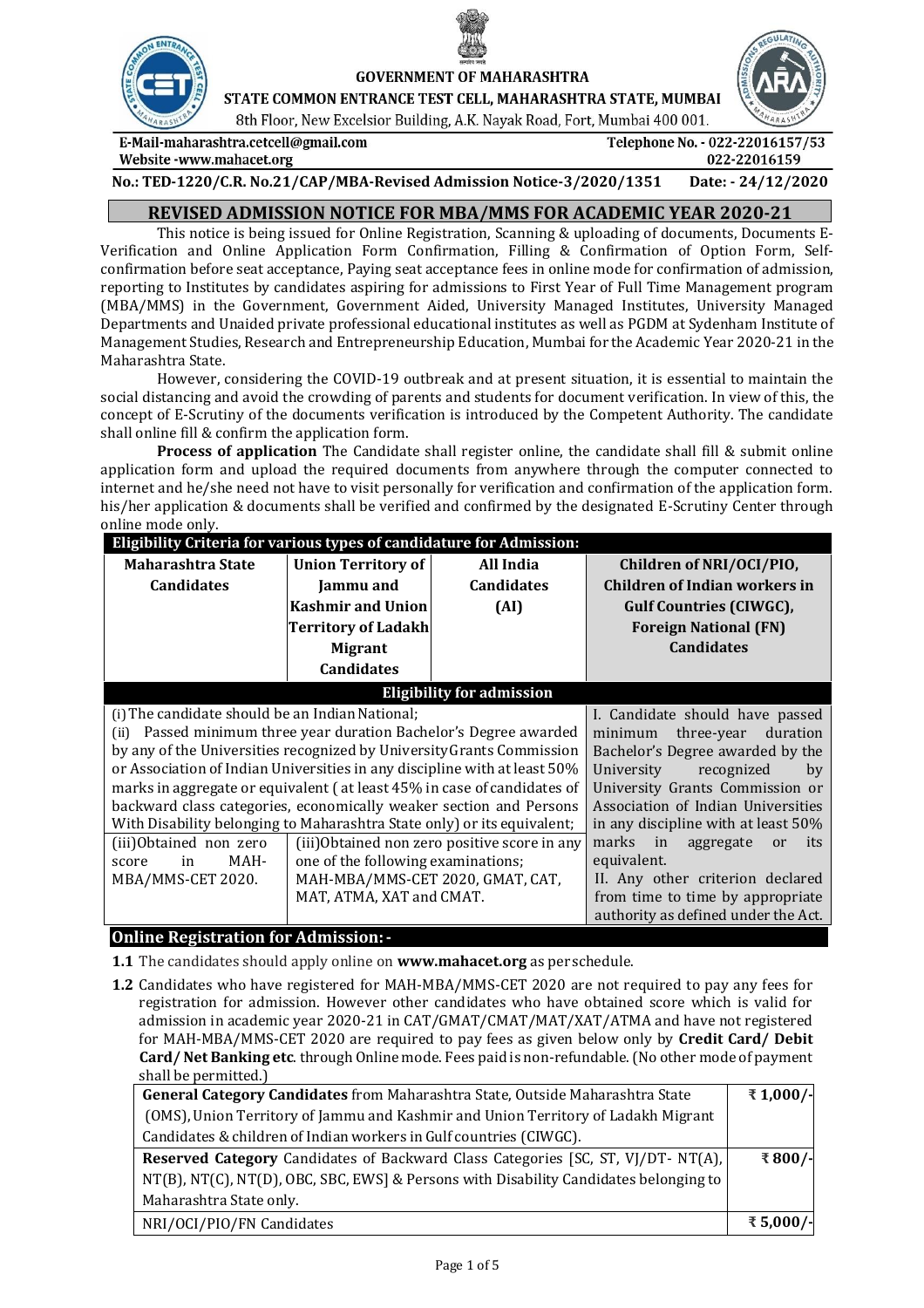**The activities and scheduled dates for Maharashtra State/All India/NRI/OCI /PIO/CIWGC/FN candidates are as follows.**

| Sr.       |                                                                                                                                                                                                                                                                                                                                                                                                                                                                                                                                                                                                                                                                                                                                                                                                                                                                                                                                                                                                                     |                   | <b>Schedule</b>                    |
|-----------|---------------------------------------------------------------------------------------------------------------------------------------------------------------------------------------------------------------------------------------------------------------------------------------------------------------------------------------------------------------------------------------------------------------------------------------------------------------------------------------------------------------------------------------------------------------------------------------------------------------------------------------------------------------------------------------------------------------------------------------------------------------------------------------------------------------------------------------------------------------------------------------------------------------------------------------------------------------------------------------------------------------------|-------------------|------------------------------------|
| No.       | <b>Activity</b>                                                                                                                                                                                                                                                                                                                                                                                                                                                                                                                                                                                                                                                                                                                                                                                                                                                                                                                                                                                                     | <b>First Date</b> | <b>Last Date</b>                   |
| 1.        | Online registration of application and uploading of required<br>documents by the Candidate for admission on website<br>(For Maharashtra State/All India/ NRI/OCI/PIO/CIWGC/FN<br>candidates)                                                                                                                                                                                                                                                                                                                                                                                                                                                                                                                                                                                                                                                                                                                                                                                                                        | 08-12-2020        | 29*-12-2020<br>up to 11.59 p.m.    |
|           | Note:-1. Candidates opting for Maharashtra plus AI Candidature as well<br>as NRI/PIO/OCI/CIWGC, shall apply separately for each type.                                                                                                                                                                                                                                                                                                                                                                                                                                                                                                                                                                                                                                                                                                                                                                                                                                                                               |                   |                                    |
|           | 2 Registration for. Union Territory of Jammu and Kashmir and<br>Union Territory of Ladakh Migrant Candidate is closed.                                                                                                                                                                                                                                                                                                                                                                                                                                                                                                                                                                                                                                                                                                                                                                                                                                                                                              |                   |                                    |
| 2.        | Documents verification and confirmation of Application Form for<br>Admission by online mode.                                                                                                                                                                                                                                                                                                                                                                                                                                                                                                                                                                                                                                                                                                                                                                                                                                                                                                                        |                   |                                    |
|           | a) By Maharashtra State/All India Candidates shall fill online<br>application form and upload the required documents from any<br>computer connected to internet from anywhere.                                                                                                                                                                                                                                                                                                                                                                                                                                                                                                                                                                                                                                                                                                                                                                                                                                      |                   |                                    |
|           | Note: Candidate need not have to visit to E-Scrutiny Center for<br>verification and confirmation of the application form. His/her<br>application & documents shall be verified and confirmed by<br>the E-Scrutiny Center through online mode.                                                                                                                                                                                                                                                                                                                                                                                                                                                                                                                                                                                                                                                                                                                                                                       | 08-12-2020        | $30^* - 12 - 2020$<br>Up to 5.00PM |
|           | During E-Scrutiny of Application Form, candidate should do: -<br>• If no error is found: the status of verification & confirmation of<br>the application form shall be available in candidates Login along<br>with receipt cum Acknowledgement.<br>• If error is found: the details of errors shall be intimated to<br>candidates by reverting back his/her Application for its<br>rectification through candidates Login.<br>• Candidate shall edit the reverted Application form from 08-12-<br>2020 to 29-12-2020 and re-submit the application for e-<br>Scrutiny through his/her login.<br>B) NRI/PIO/OCI/CIWGC/FN candidates should send the print of<br>online filled & submitted application form & copy of uploaded<br>documents by hand/speed post/courier for verification &<br>confirmation to "Director, Sydenham Institute of Management<br><b>Studies</b><br>$\boldsymbol{\&}$<br><b>Research</b><br>$\boldsymbol{\&}$<br>Entrepreneurship<br>Education(SIMSREE), B-Road, Churchgate, Mumbai 400020" |                   |                                    |
|           | *Facility of Online Registration & Documents verification, confirmation of Application Form for Admission                                                                                                                                                                                                                                                                                                                                                                                                                                                                                                                                                                                                                                                                                                                                                                                                                                                                                                           |                   |                                    |
|           | to Seats other than CAP Seats shall be continued till 31 <sup>st</sup> January 2021 up to 5.00 PM at online E-Verification by                                                                                                                                                                                                                                                                                                                                                                                                                                                                                                                                                                                                                                                                                                                                                                                                                                                                                       |                   |                                    |
| $\bullet$ | Scrutiny Center.                                                                                                                                                                                                                                                                                                                                                                                                                                                                                                                                                                                                                                                                                                                                                                                                                                                                                                                                                                                                    |                   |                                    |
| $\bullet$ | Applications registered after 29 <sup>th</sup> December 2020 shall be considered only for Non CAP Seats.<br>Applications confirmed by Scrutiny Center after 30 <sup>th</sup> December 2020 shall be considered only for                                                                                                                                                                                                                                                                                                                                                                                                                                                                                                                                                                                                                                                                                                                                                                                             |                   |                                    |
|           | <b>Non CAP Seats.</b>                                                                                                                                                                                                                                                                                                                                                                                                                                                                                                                                                                                                                                                                                                                                                                                                                                                                                                                                                                                               |                   |                                    |
| 3.        | Display of the provisional merit list for Maharashtra State/All India                                                                                                                                                                                                                                                                                                                                                                                                                                                                                                                                                                                                                                                                                                                                                                                                                                                                                                                                               |                   | 01-01-2021                         |
|           | Candidates on website.                                                                                                                                                                                                                                                                                                                                                                                                                                                                                                                                                                                                                                                                                                                                                                                                                                                                                                                                                                                              |                   |                                    |
| 4.        | Submission of grievances if any, for all type of Candidates:<br>Candidate shall raise the Grievance about correction required<br>in the data displayed in provisional merit list through his/her<br>Login.                                                                                                                                                                                                                                                                                                                                                                                                                                                                                                                                                                                                                                                                                                                                                                                                          | 02-01-2021        | 03-01-2021<br>Up to 5.00PM         |
|           | The application of such candidates shall be reverted back to<br>٠<br>the candidate in his/her Login for rectification.                                                                                                                                                                                                                                                                                                                                                                                                                                                                                                                                                                                                                                                                                                                                                                                                                                                                                              |                   |                                    |
|           | Candidate shall upload the requisite documents<br>to<br>$\bullet$<br>substantiate the claim for any correction/concession.                                                                                                                                                                                                                                                                                                                                                                                                                                                                                                                                                                                                                                                                                                                                                                                                                                                                                          |                   |                                    |
|           | The status of acceptance/rejection of Grievance raised by                                                                                                                                                                                                                                                                                                                                                                                                                                                                                                                                                                                                                                                                                                                                                                                                                                                                                                                                                           |                   |                                    |

candidate shall be available in candidates Login along with

latest receipt cum Acknowledgement.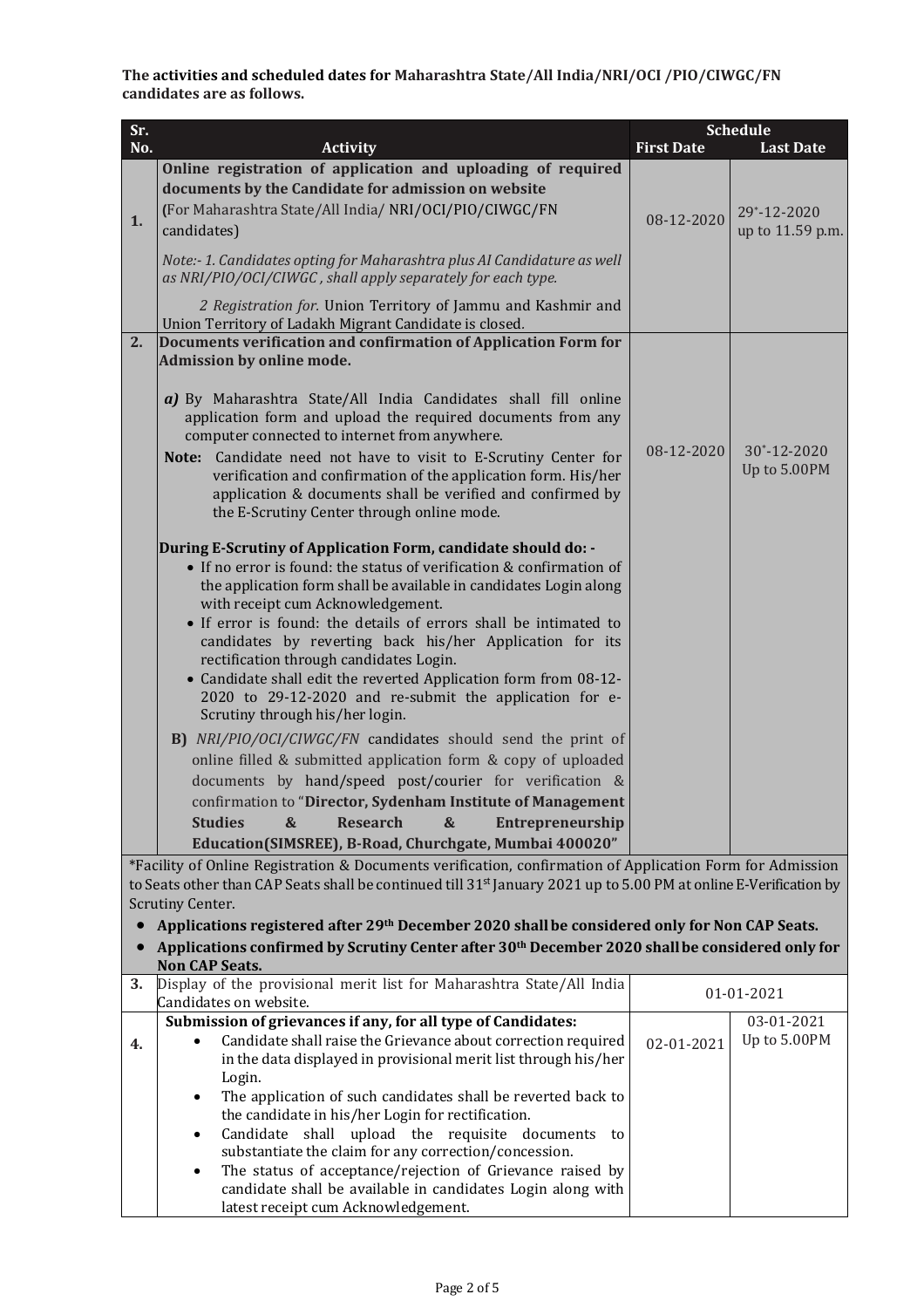| 5.  | Display of the Final Merit lists of Maharashtra State/All<br>India/candidates on website.                                                                                                                                                                                                                                                                                                                                                                                                                                                                                                                                                                                                                                                                                                                                                                                                                                                                                                                                                                                                                                                                                                                                                                                                                                                                                                                                                                                                                                                                                                                                                                                            | 05-01-2021 |            |
|-----|--------------------------------------------------------------------------------------------------------------------------------------------------------------------------------------------------------------------------------------------------------------------------------------------------------------------------------------------------------------------------------------------------------------------------------------------------------------------------------------------------------------------------------------------------------------------------------------------------------------------------------------------------------------------------------------------------------------------------------------------------------------------------------------------------------------------------------------------------------------------------------------------------------------------------------------------------------------------------------------------------------------------------------------------------------------------------------------------------------------------------------------------------------------------------------------------------------------------------------------------------------------------------------------------------------------------------------------------------------------------------------------------------------------------------------------------------------------------------------------------------------------------------------------------------------------------------------------------------------------------------------------------------------------------------------------|------------|------------|
| 6.  | Display of Provisional Category wise Seats (Seat Matrix) for CAP<br>Round I                                                                                                                                                                                                                                                                                                                                                                                                                                                                                                                                                                                                                                                                                                                                                                                                                                                                                                                                                                                                                                                                                                                                                                                                                                                                                                                                                                                                                                                                                                                                                                                                          | 05-01-2021 |            |
|     | <b>CAP Round I</b><br>Online Submission & Confirmation of Option Form of CAP Round-I                                                                                                                                                                                                                                                                                                                                                                                                                                                                                                                                                                                                                                                                                                                                                                                                                                                                                                                                                                                                                                                                                                                                                                                                                                                                                                                                                                                                                                                                                                                                                                                                 |            |            |
| 7.  | through candidate's Login by the Candidate.                                                                                                                                                                                                                                                                                                                                                                                                                                                                                                                                                                                                                                                                                                                                                                                                                                                                                                                                                                                                                                                                                                                                                                                                                                                                                                                                                                                                                                                                                                                                                                                                                                          | 06-01-2021 | 08-01-2021 |
| 8.  | Display of Provisional Allotment of CAP Round-I                                                                                                                                                                                                                                                                                                                                                                                                                                                                                                                                                                                                                                                                                                                                                                                                                                                                                                                                                                                                                                                                                                                                                                                                                                                                                                                                                                                                                                                                                                                                                                                                                                      |            | 12-01-2021 |
| 9.  | Accepting to the offered seat by candidate through his/her login<br>as per Allotment of CAP Round I.                                                                                                                                                                                                                                                                                                                                                                                                                                                                                                                                                                                                                                                                                                                                                                                                                                                                                                                                                                                                                                                                                                                                                                                                                                                                                                                                                                                                                                                                                                                                                                                 | 13-01-2021 | 15-01-2021 |
|     | a) The candidate shall self-verify the seat allotment made to<br>him/her in the CAP Round I by accepting declaration through<br>his/her login and certifying that his/her claim related with<br>qualifying marks, category, gender, reservation, specific<br>reservation etc. made by candidate in the application form are<br>correct and relevant documents uploaded to substantiate his/her<br>claims are authentic and correct.<br>b) If candidate found the claim made by him is not correct and<br>he/she wants to the correct the error, (error as per the clause (e)<br>of sub rule (4) of rule 9 given in information brochure) The<br>candidate shall report the grievance through his/her login by<br>online mode only.<br>c) Candidates who have been allotted the seat as per their first<br>preference in Round I (auto freezed) shall pay the seat<br>acceptance fee by online mode through their login and Such<br>candidates shall not be eligible for participation in subsequent<br>Rounds.<br>d) Candidates who have allotted other than first preference and self<br>freezed their allotment in Round I through their login must<br>accept the seat and shall pay seat acceptance fees through online<br>mode. Such candidates shall not be eligible for participation in<br>subsequent Rounds. [Candidate must exercise this option<br>carefully]<br>e)Candidates who have allotted other than first preference and<br>want betterment in the subsequent rounds must claim the<br>allotted seat in Round I by accepting that seat by choosing Not<br>Freeze option for betterment and shall pay the seat acceptance<br>fee through their login by online mode. |            |            |
| 10. | Reporting to the Allotted Institute and Confirmation of<br>Admission by submitting required documents and payment of fee                                                                                                                                                                                                                                                                                                                                                                                                                                                                                                                                                                                                                                                                                                                                                                                                                                                                                                                                                                                                                                                                                                                                                                                                                                                                                                                                                                                                                                                                                                                                                             | 13-01-2021 | 15-01-2021 |
|     | after CAP Round I.<br><b>Note</b> : a) Candidates who have accepted the seat as per $9$ (c), $9$ (d)<br>above must report to allotted institute for confirmation of<br>admission<br>b) The Institute shall verify the required documents and<br>upload the admission of the candidates in the online<br>system through Institute Login immediately and shall<br>issue a system generated receipt of confirmation of<br>admission and fee paid receipt to the candidate. If it is<br>found that seat allotted to the candidate is on the false<br>claims made in the applications by the candidate, then<br>institute shall not admit such a candidate and such<br>candidate shall raise the grievance by his/her login.<br><b>CAP Round II</b>                                                                                                                                                                                                                                                                                                                                                                                                                                                                                                                                                                                                                                                                                                                                                                                                                                                                                                                                       |            |            |
| 11. | Display of Provisional Vacant Seats for CAP Round-II                                                                                                                                                                                                                                                                                                                                                                                                                                                                                                                                                                                                                                                                                                                                                                                                                                                                                                                                                                                                                                                                                                                                                                                                                                                                                                                                                                                                                                                                                                                                                                                                                                 | 16-01-2021 |            |
| 12. | Online Submission & Confirmation of Option Form of CAP                                                                                                                                                                                                                                                                                                                                                                                                                                                                                                                                                                                                                                                                                                                                                                                                                                                                                                                                                                                                                                                                                                                                                                                                                                                                                                                                                                                                                                                                                                                                                                                                                               | 17-01-2021 | 19-01-2021 |
| 13. | Round-II through candidate's Login by the Candidate.<br>Display of Provisional Allotment of CAP Round-II                                                                                                                                                                                                                                                                                                                                                                                                                                                                                                                                                                                                                                                                                                                                                                                                                                                                                                                                                                                                                                                                                                                                                                                                                                                                                                                                                                                                                                                                                                                                                                             | 21-01-2021 |            |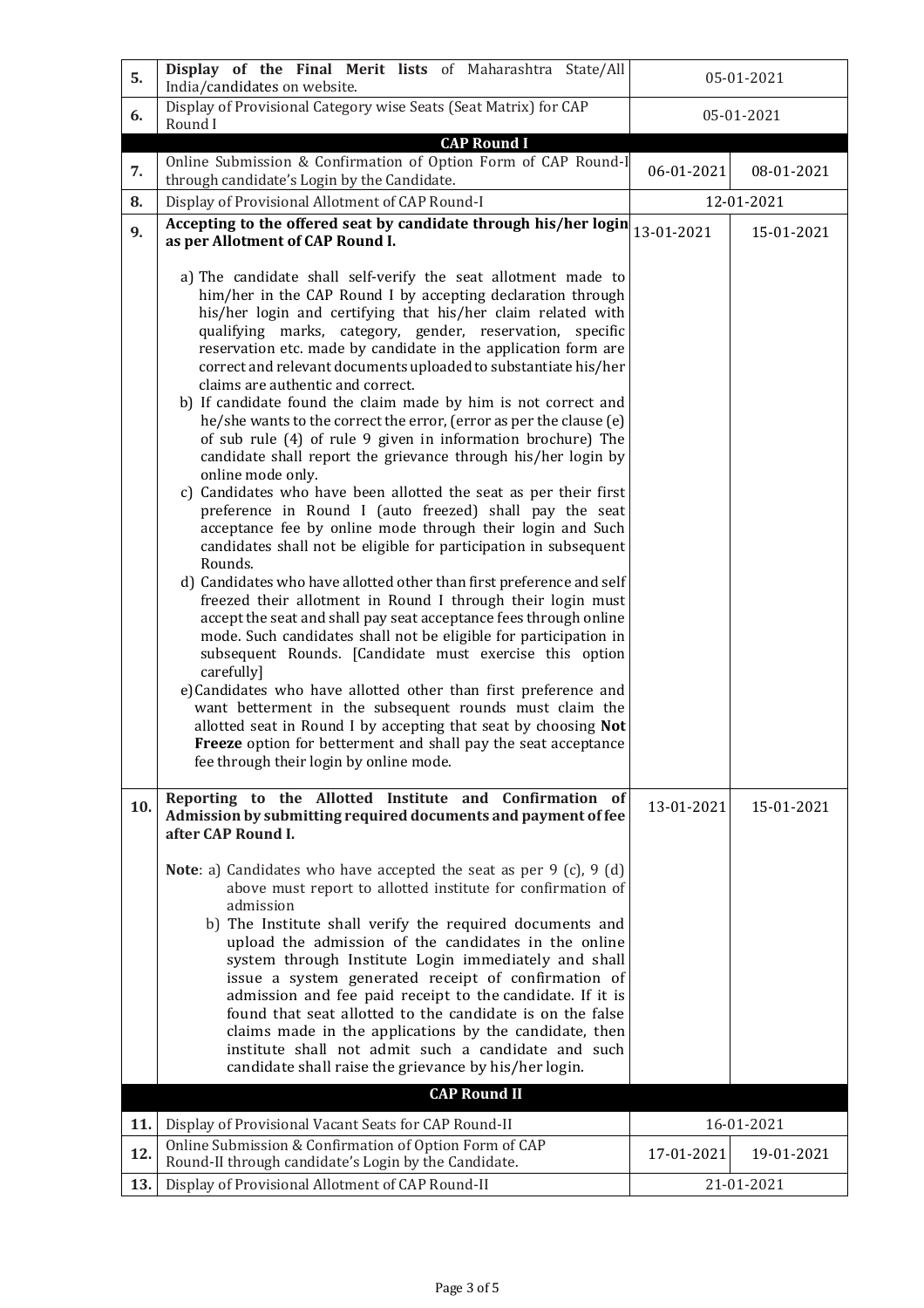|     | Accepting to the offered seat by candidate through his/her login             |                  |            |
|-----|------------------------------------------------------------------------------|------------------|------------|
| 14. | as per Allotment of CAP Round II.                                            | 22-01-2021       | 24-01-2021 |
|     | Note: - All eligible candidates participated in round II and allotted the    |                  |            |
|     | seat first time shall self-verify the seat allotment as per 9(a)             |                  |            |
|     | above. The candidate who have been allotted the seat first time              |                  |            |
|     | in Round II shall pay the seat acceptance fee through his/her                |                  |            |
|     | login by online mode.                                                        |                  |            |
|     | Reporting to the Allotted Institute and Confirmation of                      |                  |            |
| 15. | Admission by submitting required documents and payment of fee                | 22-01-2021       | 24-01-2021 |
|     | after CAP Round II.                                                          |                  |            |
|     | Note: Participating candidates to whom the first time allotment is           |                  |            |
|     | made or got betterment in allotment or No betterment (Earlier                |                  |            |
|     | seat retained) In Round II shall be final. Such a candidate must             |                  |            |
|     | report to allotted institute for confirmation of admission.                  |                  |            |
|     | (For Government/ Govt. Aided/ Unaided Institutes) For Vacant                 |                  |            |
| 16. | seats if any at institute the respective institute will complete the         | 25-01-2021       | 31-01-2021 |
|     | admission activity in the following manner -                                 |                  |            |
|     | Display of vacant seats on institute website and giving                      |                  |            |
|     | appropriate advertisement in the News Papers.                                |                  |            |
|     | Invite applications from registered candidates.<br>$\bullet$                 |                  |            |
|     | Prepare and display Merit List on college website and Institute<br>$\bullet$ |                  |            |
|     | Notice Board.                                                                |                  |            |
|     | Carry out/ Complete Admission Process by<br>following                        |                  |            |
|     | <b>Government Admission Rules</b>                                            |                  |            |
| 17. | Commencement of academic activities for All institutes                       | 18-01-2021       |            |
|     |                                                                              |                  |            |
| 18. | Cut-off Date for all type of admissions for the Academic Year 2020-21        | 31-01-2021       |            |
|     | For Institutes: Last date of uploading the data (details of admitted         |                  |            |
| 19. | candidates)                                                                  | $01 - 02 - 2021$ |            |

# **For Union Territory of Jammu and Kashmir and Union Territory of Ladakh Migrant Candidates:**

| Sr.       | <b>Activity</b>                                                                                                                                          | <b>Schedule</b>   |                  |
|-----------|----------------------------------------------------------------------------------------------------------------------------------------------------------|-------------------|------------------|
| <b>No</b> |                                                                                                                                                          | <b>First Date</b> | <b>Last Date</b> |
| 1.        | Counselling Round at Sydenham Institute of Management<br>Studies & Research & Entrepreneurship Education (SIMSREE),<br>B-Road, Churchgate, Mumbai 400020 | 29-12-2020        | 31-12-2020       |
| 2.        | Reporting to the Allotted Institute and Confirmation of<br>Admission by submitting required documents and fees, as per<br>Final Allotment.               | 30-12-2020        | 05-01-2021       |

# **Important Note: -**

- **1.All types of candidates** aspiring for admission under CAP seats shall register himself/herself online, Scan and upload Documents, solve grievances raised by E-Scrutiny Center during E-Verification verified documents & Application Form confirmed by E-Scrutiny Center. Such eligible registered candidates shall be considered for CAP Merit and admission through CAP.
- 2.**In case of Children of NRI/OCI/PIO, CIWGC, FN Candidates, and Union Territory of Jammu and Kashmir and Union Territory of Ladakh Migrant Candidates** after online registration & confirmation of their application at "**Director, Sydenham Institute of Management Studies & Research & Entrepreneurship Education(SIMSREE), B-Road, Churchgate, Mumbai 400020"** shall approach directly to the Institute for admission where such quota is granted by the appropriate authority. However, CET Cell may publish the list of such registered & eligible candidates separately onwebsite.
- **3.**The candidates aspiring for admission for Institutional Quota, seats remaining vacant after CAP, it is **mandatory** to get registered, documents verified and confirmation of application by E-Scrutiny center. Such candidates must apply separately to Institutes for admissions to seats other than CAP Seats. Merit of such candidates shall be prepared by the Institute at the institute level.